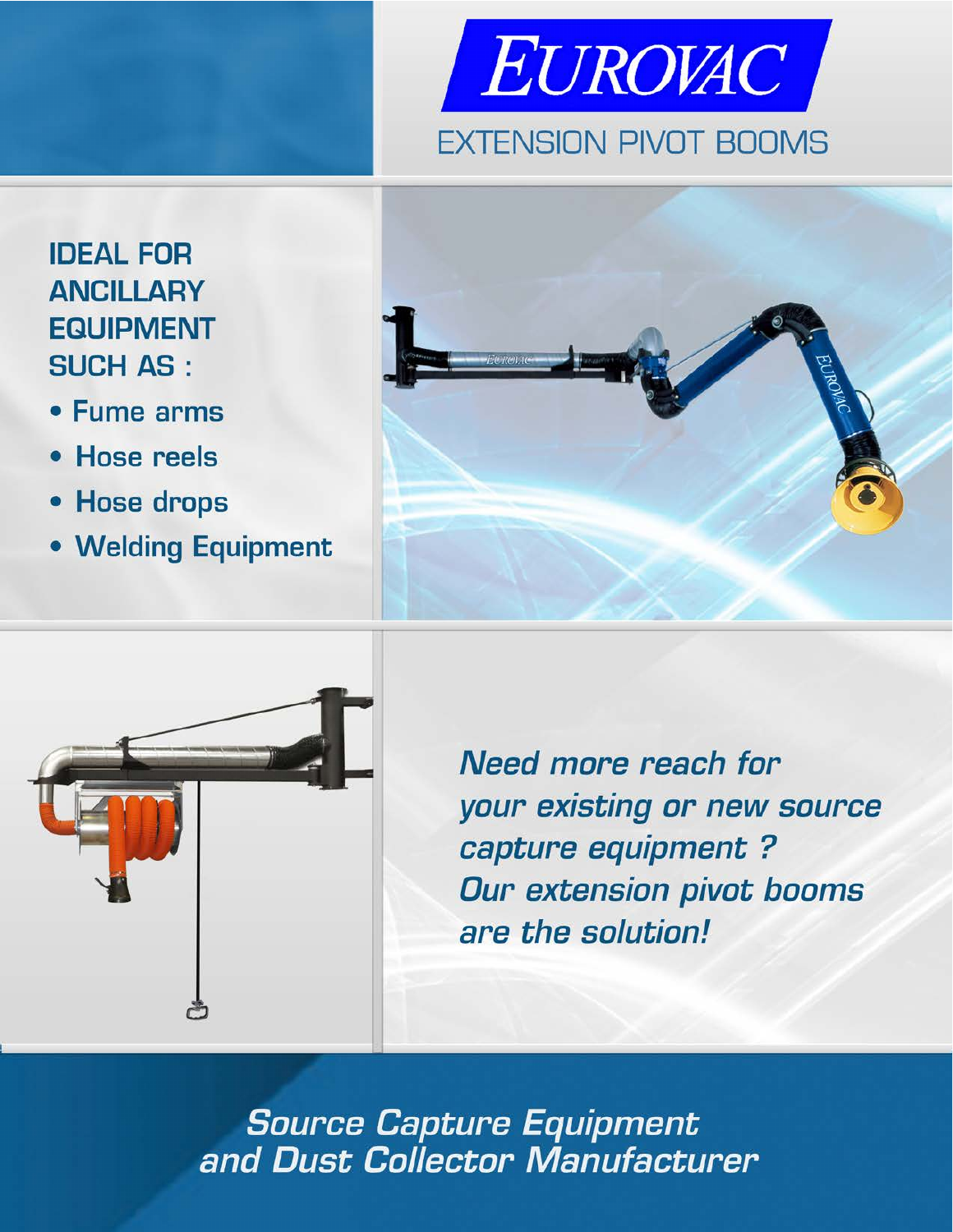#### **Product Description:**

Eurovac extension pivot booms in both regular and Econo versions will adapt perfectly to our fume arms, hose reels or hose drops with spring balancers. The regular Eurovac pivot boom is offered in single or double pivots version and up to 20' long while the Econo model is a budget minded economical single pivot system and up to 15' long. Spiral duct on either model ensures minimal static pressure and can sustain high temperatures when required. It is

possible to have one exhaust fan per boom or single fan with multiple booms installation.

The all steel powder coat painted construction means the user will have years of service under demanding industrial conditions. Both models are available in 6'' and 8'' diameters and the special pivoting system design ensures the lateral movements of the booms will be smooth and stable.

#### **Features Include:**

- Spiral duct to minimize friction loss and static pressure
- Rugged boom base for direct fan mount (regular type only)
- • Easy installation
- • All steel construction, powder coat paint protection
- Industrial grade flexible hose (high temperature hose available for booms equipped with hose reels or hose drops)
- • Smooth lateral movement
- Pull rod for level adjustment (regular type only)
- Duct connection flange included (regular type only)
- Long lasting friction disks
- Minimal field assembly required

#### **Typical Applications:**

- All welding processes with fume arms
- Large trucks maintenance facilities
- Easier access around obstacles (double pivot version)
- Wide open space shops and plants
- Movement of pivot boom over fixed machinery

## **Optional accessories to provide the best solution for a particular problem include:**

- Pull cable and grab handle (for booms equipped with hose reels or hose drops)
- High or extreme temperature flexible hoses at pivots
- Stainless steel exhaust duct on horizontal beam
- Support bracket for hose reel mount
- Support plate for shop welding equipment
- Direct mount exhaust fans
- Fume arms
- Hose reels or hose drops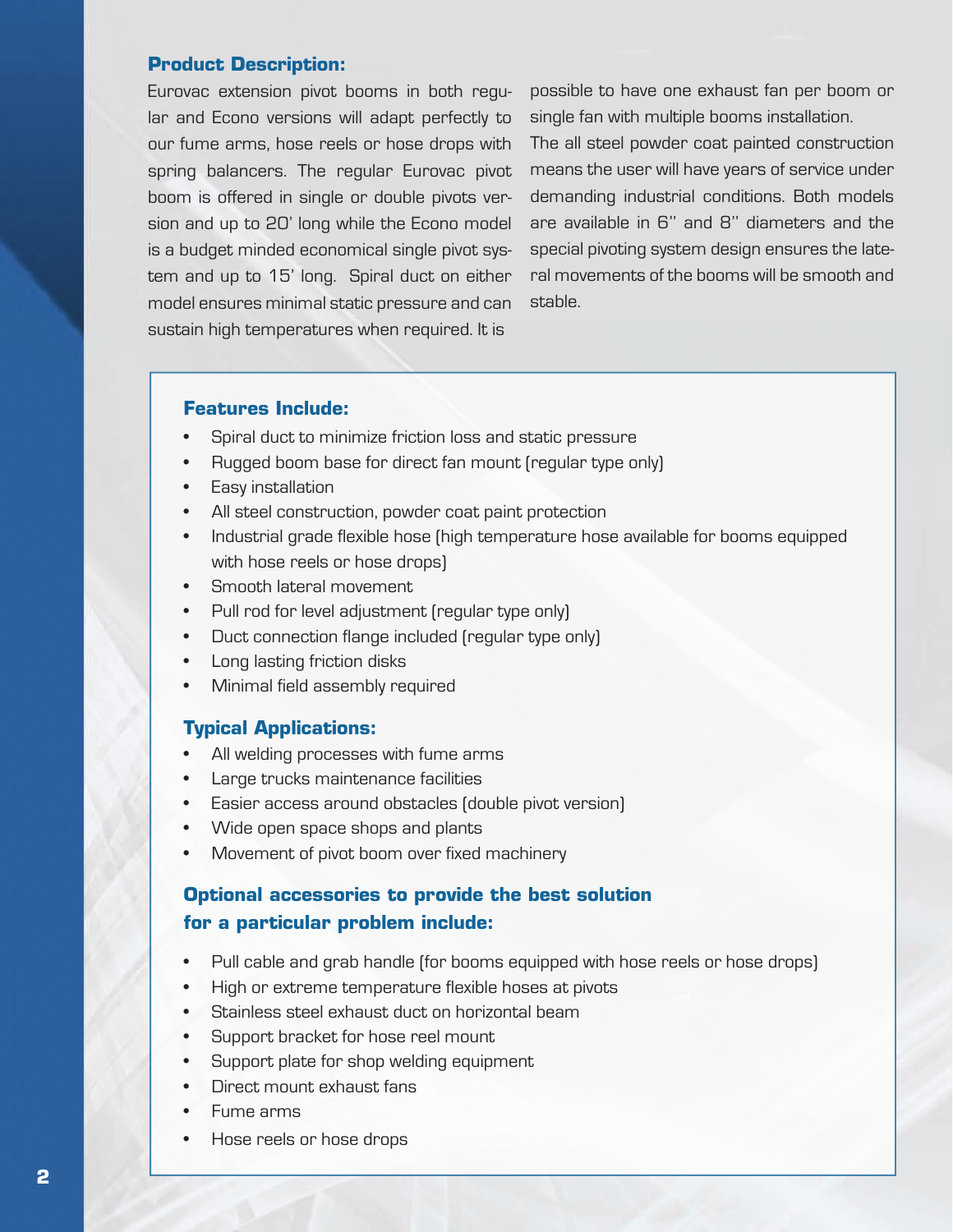## **Typical designs and usage with Eurovac extension pivot booms**